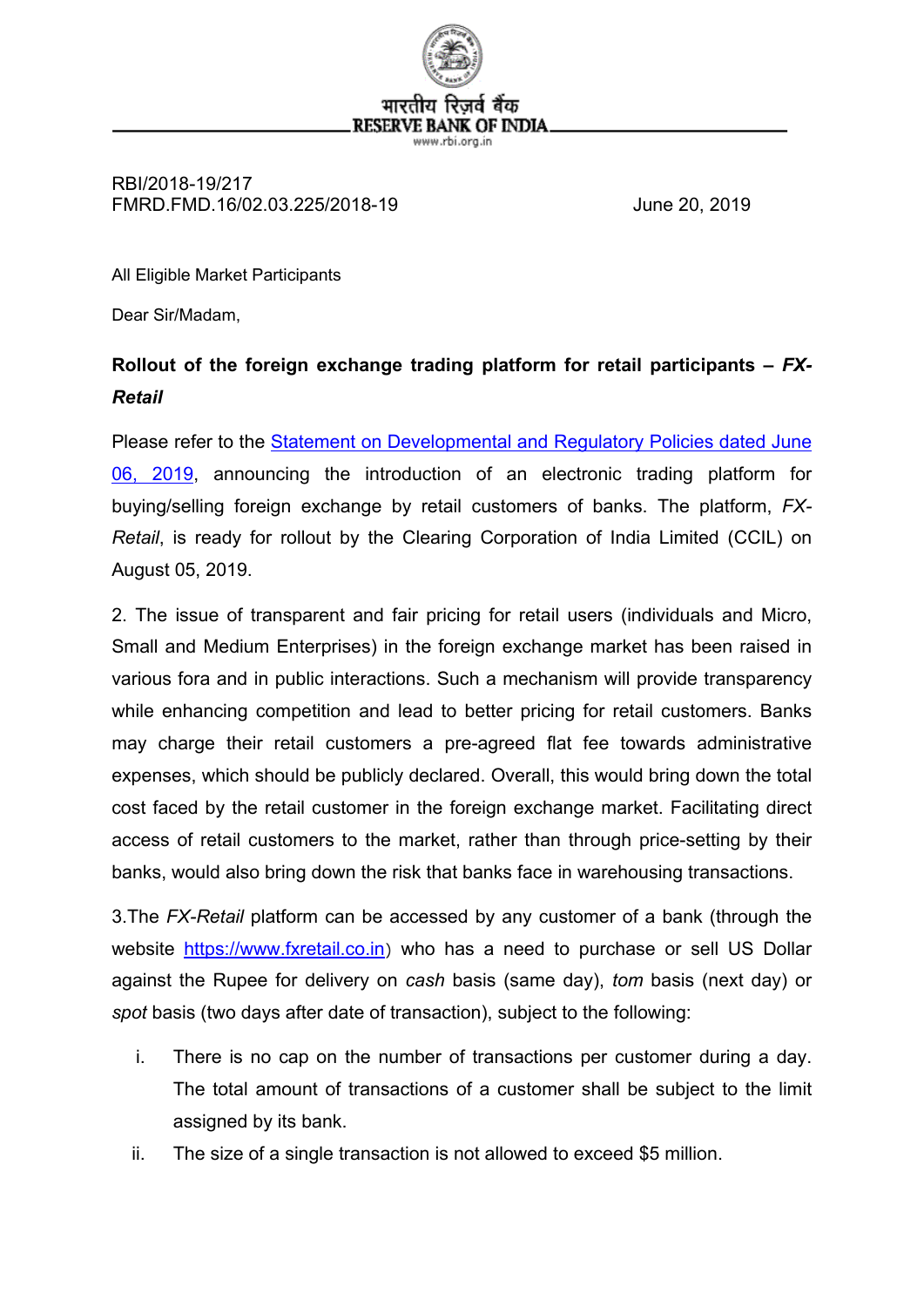- iii. As a further facility for retail clients, no transaction charges shall be levied by the CCIL on transactions of customers if such transactions do not exceed USD 50,000 per day.
- iv. A transaction charge of 0.0004% shall be charged by the CCIL for transactions in excess of USD 50,000 per day.

4. Fees charged by banks, if any, shall be indicated on the *FX-Retail* platform. Banks may recover from customers transaction and settlement charges levied by the CCIL.

5. In view of the advantages of transparency and pricing to retail customers, as well as the systemic advantage of improved price discovery, banks shall facilitate onboarding of retail customers to the platform expeditiously. A quarterly return shall be submitted by all banks on the distribution of customer transactions (across *FX-Retail*, other electronic trading platforms and other channels) and the fees charged by them as per the format given in the [annexure.](#page-2-0)

6. Detailed guidelines regarding the operation of the platform, including the process of customer registration, shall be issued by the CCIL. Customers can obtain further details about the platform on the CCIL website [\(https://www.ccilindia.com\)](https://www.ccilindia.com/)

7. The customer registration process on the platform shall commence on July 01, 2019 and the platform shall be available for transactions from August 05, 2019.

8. The directions contained in this circular have been issued under section 45W of the Reserve Bank of India Act, 1934 and are without prejudice to permissions/ approvals, if any, required under any other law.

Yours faithfully

(T. Rabi Sankar) Chief General Manager